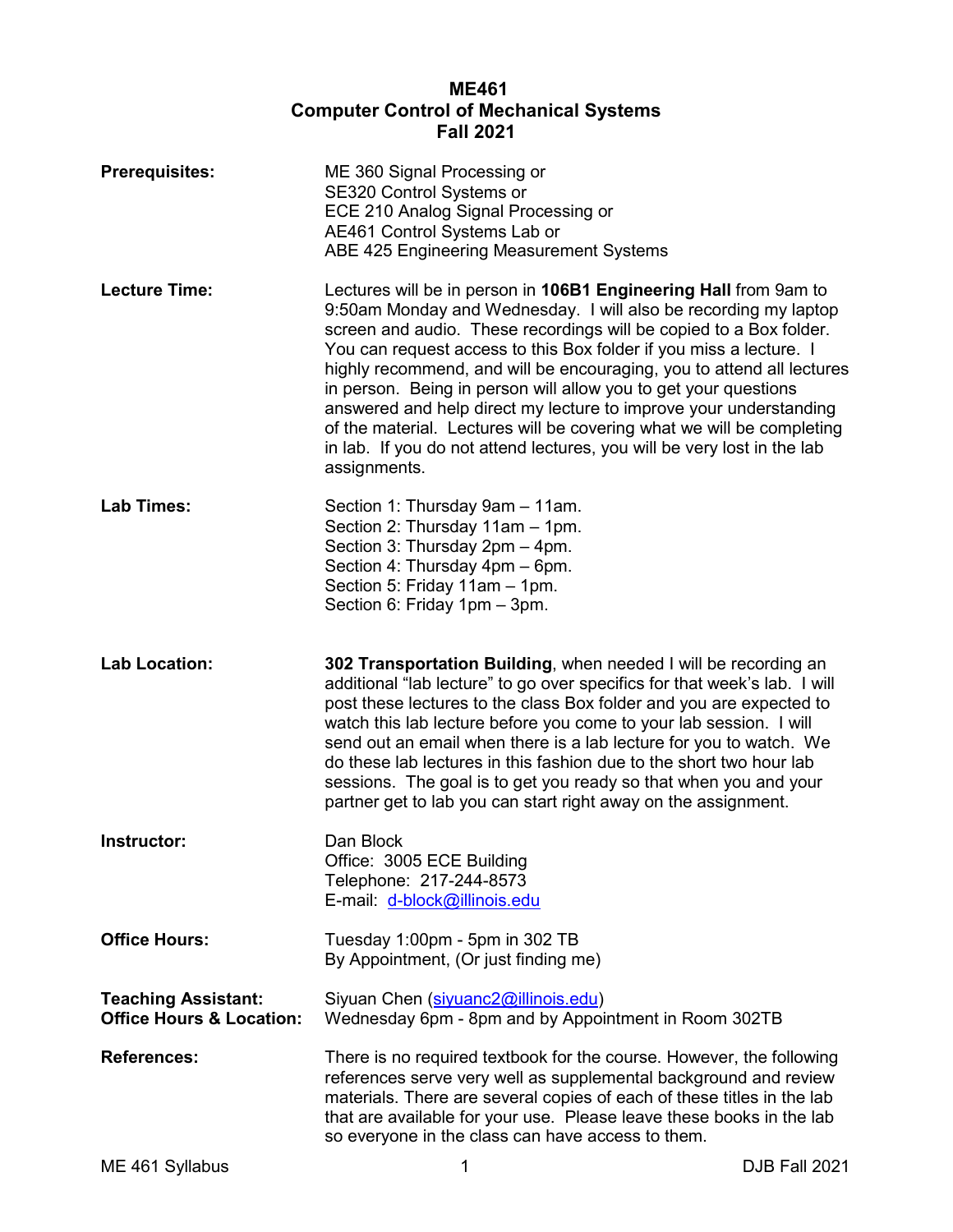|                    | • Introduction to Mechatronic Design (Prentice Hall, 2011), by J.<br>Edward Carryer, R. Matthew Ohline, Thomas W. Kenny.<br>• Introduction to Mechatronics and Measurement Systems (3rd<br>edition, McGraw-Hill, 2007), by David G. Alciatore & Michael<br>B.Histand.<br>• Teach Yourself C (3 <sup>rd</sup> edition, McGraw-Hill Osborne Media, 1997),<br>by Herbert Schildt.<br>• Various manufacturer data sheets, catalogs, websites, etc.<br>• Feedback Control of Dynamic Systems (3 <sup>rd</sup> edition, Prentice Hall,<br>1994), by Gene Franklin, J.D. Powell, and A. Emami-Naeini. |
|--------------------|------------------------------------------------------------------------------------------------------------------------------------------------------------------------------------------------------------------------------------------------------------------------------------------------------------------------------------------------------------------------------------------------------------------------------------------------------------------------------------------------------------------------------------------------------------------------------------------------|
| <b>Objectives:</b> | This is an intensive, hands-on multidisciplinary course that provides<br>an opportunity to develop and integrate electronic and mechanical<br>systems with the TI C2000 family of microprocessors. All control<br>algorithms and other microprocessor code is written using the C<br>programming language within the Integrated Development<br>Environment, "Code Composer Studio." During this course students<br>will:                                                                                                                                                                       |
|                    | • Develop an understanding of the fundamentals of mechatronic<br>systems.                                                                                                                                                                                                                                                                                                                                                                                                                                                                                                                      |
|                    | • Develop an understanding of the design and construction of<br>microprocessor controlled electro-mechanical sensing and<br>actuating systems.                                                                                                                                                                                                                                                                                                                                                                                                                                                 |
|                    | • Develop an understanding of the operation and application of<br>Texas Instruments C2000 DSP/microcontrollers.                                                                                                                                                                                                                                                                                                                                                                                                                                                                                |
|                    | • Develop a working knowledge of basic analog, digital, and power<br>electronics used in mechatronic systems.                                                                                                                                                                                                                                                                                                                                                                                                                                                                                  |
|                    | • Develop an understanding of the principle of operation and<br>application of signal conditioning techniques.                                                                                                                                                                                                                                                                                                                                                                                                                                                                                 |
|                    | • Develop an understanding of the principle of operation and<br>application of sensors, transducers, and actuators to mechanical<br>systems.                                                                                                                                                                                                                                                                                                                                                                                                                                                   |
|                    | • Develop an understanding of the application of open-loop and<br>closed-loop control algorithms to mechanical systems, and an<br>appreciation for the need of sampled time control theory in<br>computer controlled systems.                                                                                                                                                                                                                                                                                                                                                                  |
| <b>Topics:</b>     | • Digital and analog inputs and outputs.                                                                                                                                                                                                                                                                                                                                                                                                                                                                                                                                                       |
|                    | • Sensors, transducers, and actuators.                                                                                                                                                                                                                                                                                                                                                                                                                                                                                                                                                         |
|                    | • Data conversion and serial transmission.                                                                                                                                                                                                                                                                                                                                                                                                                                                                                                                                                     |
|                    | • Microcontroller programming and interfacing.                                                                                                                                                                                                                                                                                                                                                                                                                                                                                                                                                 |
|                    | • Implementation of discrete time control algorithms.                                                                                                                                                                                                                                                                                                                                                                                                                                                                                                                                          |
|                    | • Response and control of electro-mechanical systems.                                                                                                                                                                                                                                                                                                                                                                                                                                                                                                                                          |

**•** DC circuits.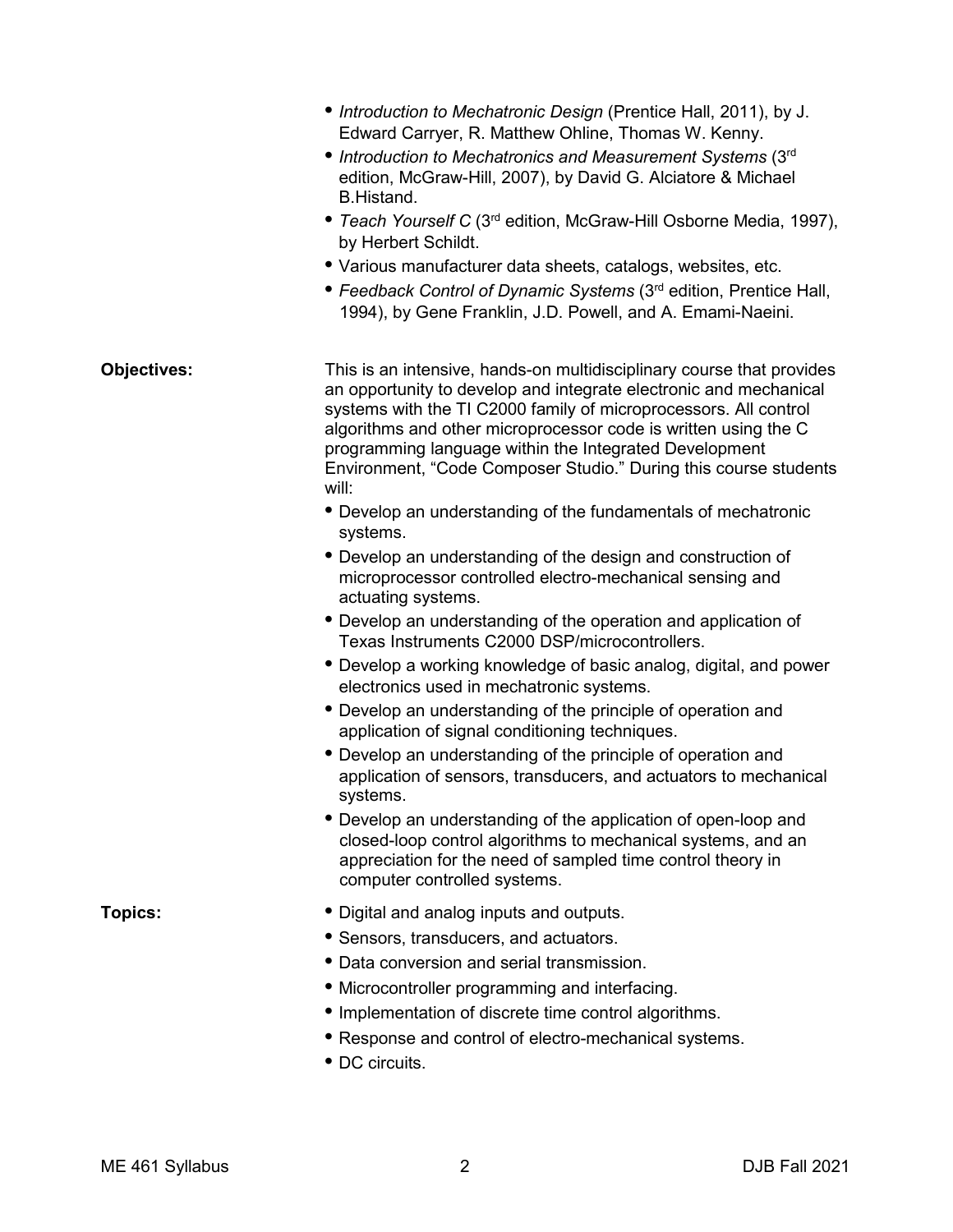**Course Website:** <http://coecsl.ece.uiuc.edu/me461/> has lab handouts, supplemental reading materials, assignments, etc. It is the responsibility of the student to stay current with this material. Your Instructor will not be pleased to answer questions that can be easily answered by reading the posted course material.

#### **Course Components**

The most common images that come to mind when discussing computers are ones of large mainframes, desktop PCs, and portable laptops. However, the vast majority of computers are actually found embedded in everyday devices such as automobiles, cell phones, MP3 players and toasters. These embedded systems are often built around microprocessors that differ from conventional PCs and workstations in many ways. For example, embedded microprocessors usually will not (or cannot) be programmed or maintained by the end-users, and often present significantly different design constraints such as limited memory, low cost and low power. At the same time, many embedded microprocessors must also interact with and control their physical environment using a variety of electromechanical sensors and actuators.

This class provides an opportunity to investigate the characteristics of microprocessor-controlled electromechanical systems through active participation in laboratory exercises. Lectures will focus on providing background, theory, and review of the key topics that will be explored in the laboratory. Laboratory exercises will provide direct hands-on experience with both the hardware (e.g., microprocessor, sensors, actuators, electronic components) and software (e.g., development environment, debugging, control algorithms) commonly used in embedded system design.

Exams. This is a course guided by the philosophy of "learn by doing." No exams/quizzes are planned.

Lectures. The lecture content will follow the laboratory assignments. Failure to attend lectures will be a severe handicap as each of the lectures are preparing you for that week's lab assignment.

Labs. The lab exercises are the most critical component of this course. Attendance and participation are mandatory. If you must miss a laboratory session, you must obtain an excused absence beforehand, from your instructor, and discuss alternative arrangements for making up the missed work. Many exercises in later labs depend upon on code and skills developed completing exercises in earlier labs. The laboratory "check-off" procedures and requirements will be explained in each of your lab assignments. A large portion of each lab grade is simply completing the work assigned. In addition, you will submit your final commented code for the lab and we will grade the code and comments kind of like a lab report for the assignment. You should explain what you learned in the lab assignment in your code's comments. Short one-liner comments, that do not quite explain what the code is accomplishing, will be given lower scores. Get in the habit of writing comments where you changed code and then before submitting your code go back to those lines and create more descriptive explanations.

Semester Projects. I will be assigning and grading "teach yourself" projects you will perform outside of lab sessions. Each of these exercises will explain what items need to be completed and submitted by the due date. The goal of these exercises is to make you even more comfortable developing code for C2000 processor and designing controllers for electro-mechanical systems. These will be individual projects, but just like the labs, you can ask questions of your fellow classmates and instructors as you work on these projects.

LABVIEW Exercises. Before COVID-19, ME461 used to have two or three labs that used LABVIEW to program digital controllers to control a small robot car. I want to get back to this in a small way this semester. I do not plan to have LABVIEW used in any of the labs but I think it will be a nice tool to have for some groups in the Final Project. For that reason, I will be creating four LABVIEW exercises/tutorials you will need to complete and demonstrate working. I found in previous semesters that some ME461 students prefer programming in the block diagram form of LABVIEW compared to text based C programs. You will find that each has their advantages and disadvantages.

ME 461 Syllabus 3 DJB Fall 2021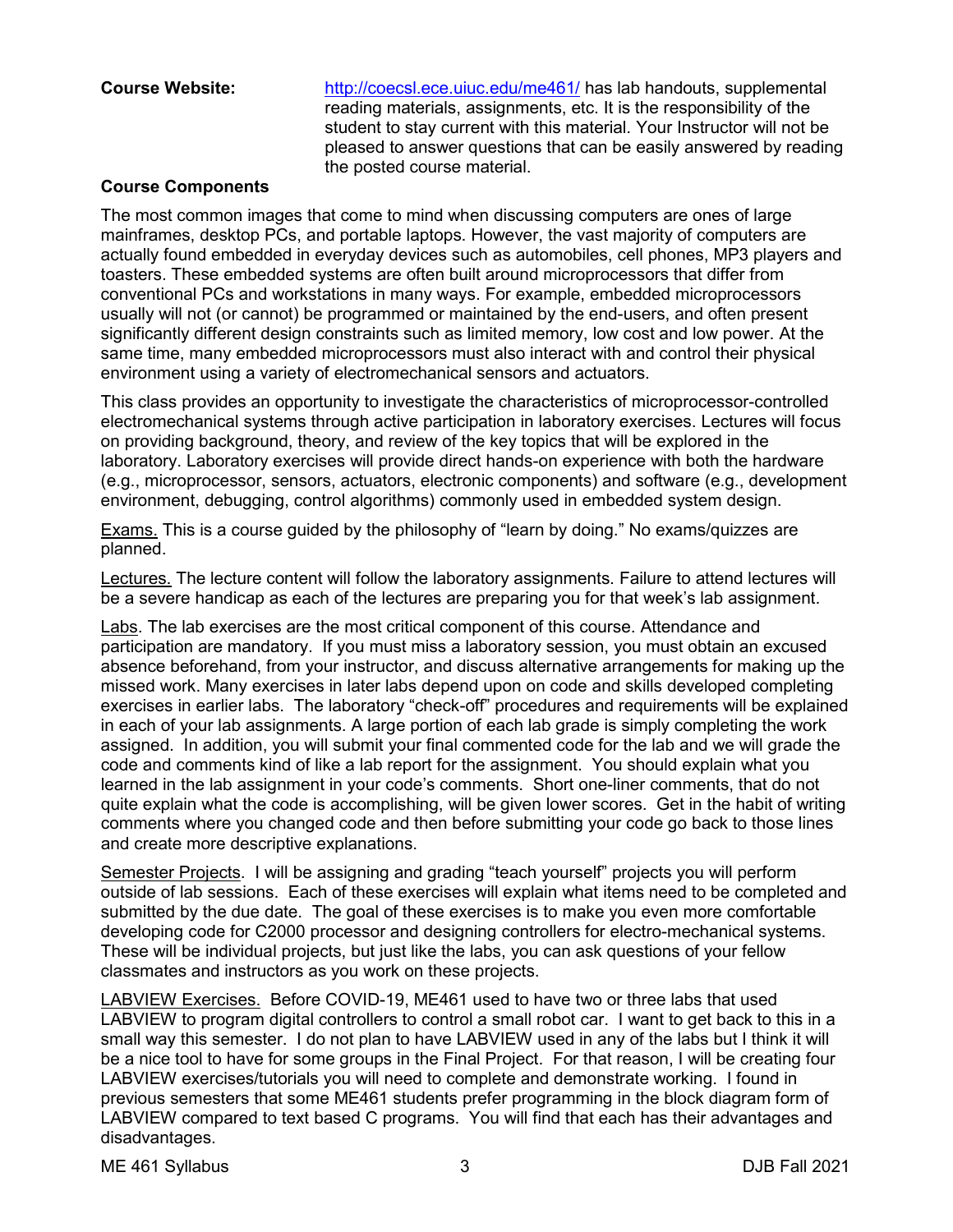Final Project. At the end of the semester, you and your lab partner will choose a final project topic to complete that uses the TMS320F28379D processor as its controller. Details about this final project will be provided as the semester progresses. I have not decided yet if the final project groups will be 2 person or 4 person groups.

#### **Assessment**

Mastery of the course material will be evaluated as follows:

| 1. Labs              | 35% |
|----------------------|-----|
| 2. Semester Projects | 30% |
| 3. Final Project     | 30% |
| 4. LABVIEW Exercises | 5%  |

The final course letter grade will be based on the end of the semester overall course percentage as indicated below:

## **Grade Percent**

- A+ 98% and up
- A 92.0%-97.99%
- A- 90%-91.99%<br>B+ 88%-89.99%
- 88%-89.99%
- B 82.0%-87.99%
- B- 80%-81.99%<br>C+ 78%-79.99%
- 78%-79.99%
- C 72.0%-77.99%
- C- 70%-71.99%<br>D+ 68%-69.99%
- D+ 68%-69.99%<br>D 62.0%-67.99%
- D 62.0%-67.99%
- D- 60%-61.99%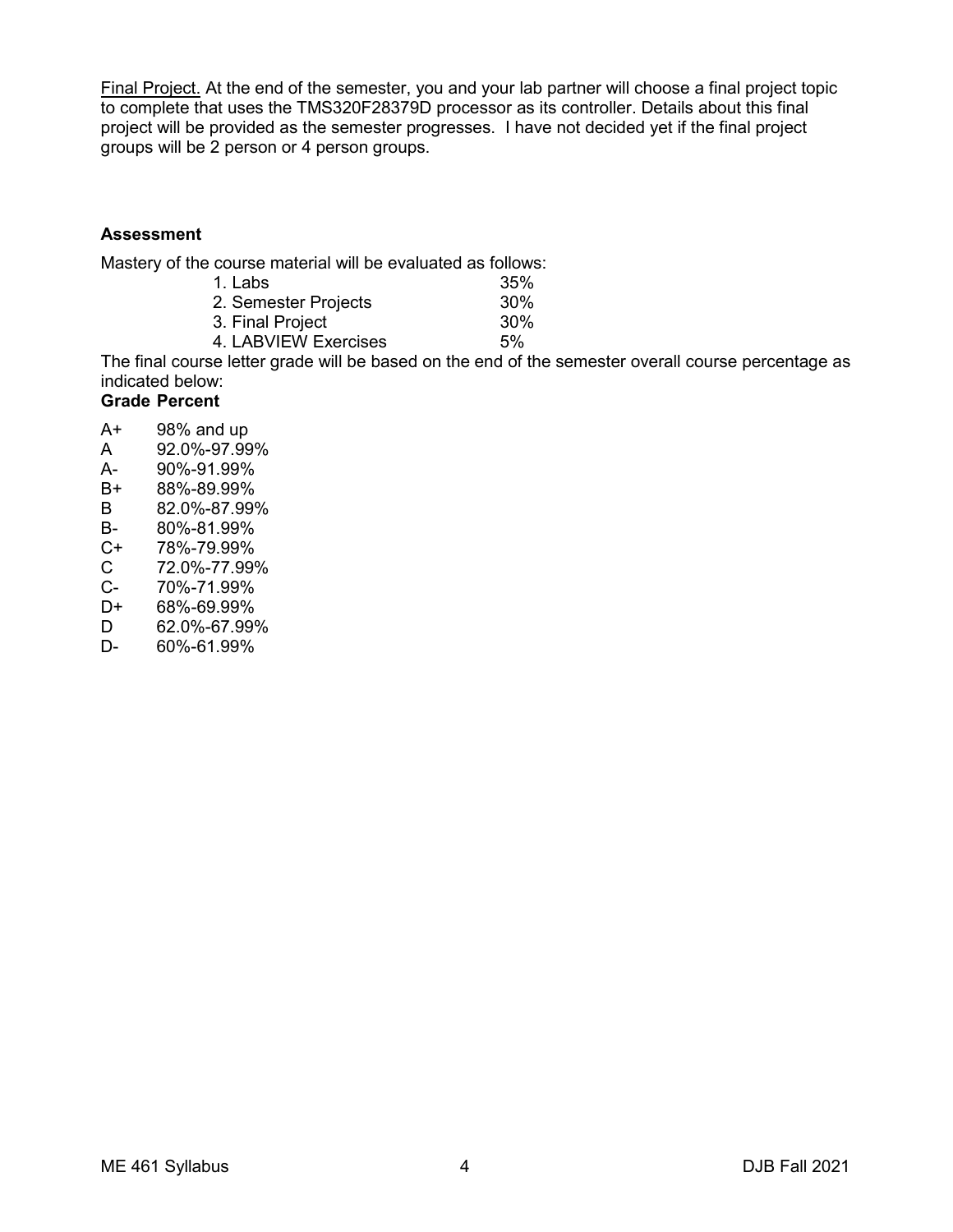# **CURRENT PLAN OF TOPICS TO BE COVERED THIS SEMESTER**

| <b>Lecture Dates</b>                                    | <b>Topics</b>                                                                                                                                                                                                                                                                                                       | <b>Current Lab</b>                                                                                |
|---------------------------------------------------------|---------------------------------------------------------------------------------------------------------------------------------------------------------------------------------------------------------------------------------------------------------------------------------------------------------------------|---------------------------------------------------------------------------------------------------|
| Monday, August 23, 2021                                 | Mechatronics covers many topics. What are we going<br>to focus on.<br>Go through the syllabus.                                                                                                                                                                                                                      | $-Lab \#1$<br>- Project #1 "Soldering and<br>C Review"                                            |
| Wednesday, August 25, 2021                              | Look at the LaunchXL-F28379D board and the green<br>expansion board to see how pins are connected.                                                                                                                                                                                                                  | - LABVIEW #1                                                                                      |
| Monday, August 30, 2021                                 | Digital Outputs. Turn on and off an LED.<br>How many IO pins do we have to work with?                                                                                                                                                                                                                               | $-Lab \#1$<br>- Project #1 "Soldering and                                                         |
| Wednesday, September 1, 2021                            | Talk about pin multiplexer.<br>Go through starter code.                                                                                                                                                                                                                                                             | C Review"<br>- LABVIEW #1                                                                         |
| Wednesday, September 8, 2021                            | Digital Inputs. Pull-up resister. Passive push button.<br>What is a peripheral register?<br>What is an interrupt in a CPU? Timer interrupt<br>function.<br>Printf C function. %d, %ld, %c, %s, %x, %lx %.3f<br>16bit integer, 32bit integer, 2s compliment number<br>Hexidecimal representation, bitwise operators, | $-Lab \#2$<br>- Project #1 "Soldering and<br>C Review"<br>- Project #2 "EagleCAD"<br>- LABVIEW #1 |
|                                                         | $\&,  , \sim, \land, <<, >>$                                                                                                                                                                                                                                                                                        |                                                                                                   |
| Monday, September 13, 2021                              | UART Serial Port for displaying text in Serial<br>Terminal<br>Peripheral registers and Texas Instruments Bitfield<br>structures.<br>PWM signals used to command actuators.                                                                                                                                          | $-Lab \#3$<br>- Project #2 "EagleCAD"<br>- LABVIEW #1                                             |
| Wednesday, September 15, 2021                           | EPWM peripheral.                                                                                                                                                                                                                                                                                                    |                                                                                                   |
| Monday, September 20, 2021                              | The RC Servo and its PWM command signal.<br>The H-bridge circuit for driving motors both in the<br>positive and negative direction.                                                                                                                                                                                 | $-Lab \#3$<br>- Project #2 "EagleCAD"<br>- LABVIEW #2                                             |
| Wednesday, September 22, 2021                           |                                                                                                                                                                                                                                                                                                                     |                                                                                                   |
| Monday, September 27, 2021                              | Analog Signals. Resolution of an Analog Signal.<br>The analog to digital converter (ADC).<br>Successive Approximation Register (SAR) ADC.<br>Speed of conversion.                                                                                                                                                   | $-Lab$ #4<br>- Project #2 "EagleCAD"<br>- LABVIEW #2                                              |
| Wednesday, September 29, 2021                           | F28379D ADC peripheral registers<br>More on interrupt functions.                                                                                                                                                                                                                                                    |                                                                                                   |
| Monday, October 4, 2021                                 | Designing and implementing Discrete Filters.<br>Using the FFT to find signal's dominant frequencies.                                                                                                                                                                                                                | $-Lab$ #4<br>- Project #2 "EagleCAD"                                                              |
| Wednesday, October 6, 2021                              | Timing code using a Logic Analyzer.<br>Creating Ping Pong buffer code.                                                                                                                                                                                                                                              | - LABVIEW #3                                                                                      |
| Monday, October 11, 2021                                | Review three serial ports UART, SPI, I2C.<br>SPI details. SPI 4 clock modes.                                                                                                                                                                                                                                        | $-Lab \#5$<br>- Project #3 "I2C and 3D                                                            |
| Wednesday, October 13, 2021                             | SPI peripheral data sheets.<br>F28379D SPI peripheral registers                                                                                                                                                                                                                                                     | Print Robot"<br>- LABVIEW #3                                                                      |
| Monday, October 18, 2021                                | Review the DAN28027 SPI interface datasheet.<br>Connecting multiple slave devices to one SPI serial<br>port.                                                                                                                                                                                                        | $-Lab \#5$<br>- Project #3 "I2C and 3D<br>Print Robot"                                            |
| Wednesday, October 20, 2021                             | Understand the F28379D SPI's Receive and Transmit<br><b>FIFO</b>                                                                                                                                                                                                                                                    | - LABVIEW #4                                                                                      |
| Monday, October 25, 2021<br>Wednesday, October 27, 2021 | Review the MPU-9250 (IMU) datasheet and registers.<br>MPU-9250 16bit SPI interface.                                                                                                                                                                                                                                 | - Lab $#5$<br>- Project #3 "I2C and 3D<br>Print Robot"                                            |
|                                                         |                                                                                                                                                                                                                                                                                                                     | - LABVIEW #4                                                                                      |
| Monday, November 1, 2021                                | Quadrature Encoder Sensors<br>Calculating Motor Speed.<br>Implementing PI speed control algorithm.                                                                                                                                                                                                                  | - Lab $\#6$<br>- Project #4 "Decide on<br>Final Project Raspberry Pi4                             |
| Wednesday, November 3, 2021                             |                                                                                                                                                                                                                                                                                                                     | or MYRIO"                                                                                         |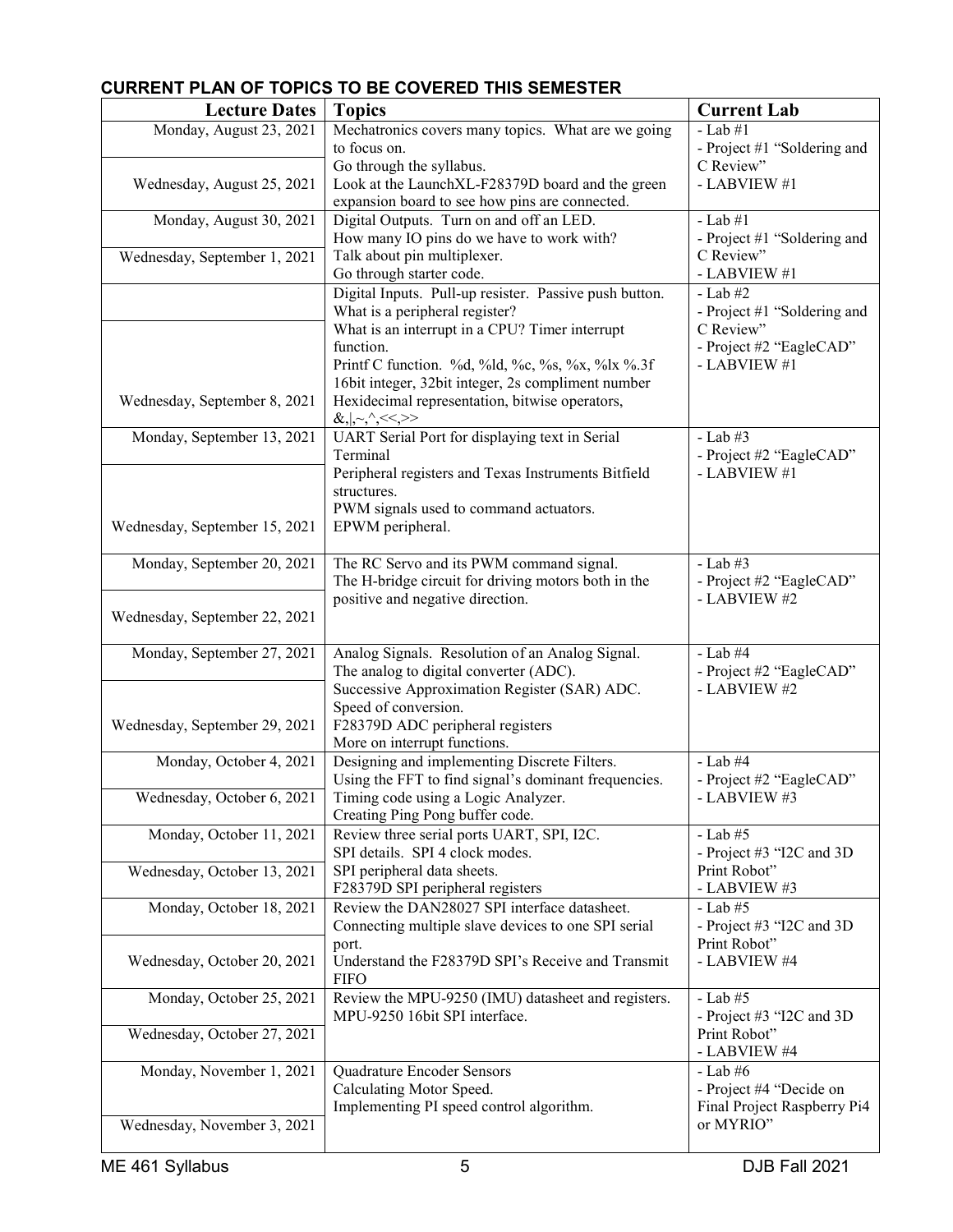| Monday, November 8, 2021     | Correcting for integral windup.                         | - Lab $#6$                  |
|------------------------------|---------------------------------------------------------|-----------------------------|
|                              | Implementing a coupled PI control law to allow for      | - Project #4 "Decide on     |
| Wednesday, November 10, 2021 | steering of a two wheel plus caster robot car.          | Final Project Raspberry Pi4 |
|                              |                                                         | or MYRIO"                   |
| Monday, November 15, 2021    | Implement a Full State Feedback control law to          | $-Lab \#7$                  |
|                              | balance our two wheel balancing robot or Segbot.        | - Project #4 "Decide on     |
|                              |                                                         | Final Project Raspberry Pi4 |
| Wednesday, November 17, 2021 |                                                         | or MYRIO"                   |
|                              |                                                         |                             |
| Week of November 22, Fall    |                                                         |                             |
| <b>Break</b>                 |                                                         |                             |
| Monday, November 29, 2021    | Implement a steering PID control law to allow for       | $-Lab \#7$                  |
|                              | steering of the Segbot.                                 | - Project #4 "Decide on     |
|                              |                                                         | Final Project Raspberry Pi4 |
|                              |                                                         | or MYRIO"                   |
| Wednesday, December 1, 2021  |                                                         |                             |
|                              |                                                         |                             |
| Monday, December 6, 2021     | Kalman filtering.                                       |                             |
|                              | Using the Kalman filter to fuse the tilt, and tilt rate | - Final Project             |
| Wednesday, December 8, 2021  | measurements of the MPU-9250 to produce a               |                             |
|                              | responsive tilt measurement.                            |                             |
| Thursday, December 16, 2021  |                                                         | - Final Project             |
| 1:30pm to 4:30pm             |                                                         | <b>Demonstration Time</b>   |
|                              |                                                         |                             |

## **OTHER IMPORTANT INFORMATION**

### **Academic Honesty**

This course has a zero tolerance policy on cheating. It is expected that all students will conform to University of Illinois Rules on Academic Integrity. Academic integrity is the pursuit of scholarly activity in an open, honest and responsible manner. Any infraction of academic integrity as defined by the Student Code will be met with severe consequences that may include a grade of F for the entire course and a recommendation of suspension or dismissal from the University. Cheating on a quiz includes (but is not limited to) using written aids, copying another person's answers, talking or trading signals. Cheating on a written assignment includes (but is not limited to) copying or paraphrasing from a classmate, course readings, or any other published or unpublished materials including information from web pages, on-line resources, and other sources. Please note that you are not permitted to turn in the same written work for this class and for another past or current class. If you have any questions about what constitutes cheating or plagiarism, consult your Instructor ahead of time.

### **Accommodation of Students with Special Needs**

Students who require any accommodation in this course should contact the professor early in the semester to make the necessary arrangements. To receive accommodation services, students must be registered with the Division of Disability Resources and Educational Services (DRES).

#### **Resources for Students**

If you are having academic difficulties in this course, please see me early in the semester. If my set office hours conflict with your schedule, I am always willing to make an appointment for another time; see me after class to set up a time or send me a message via e-mail.